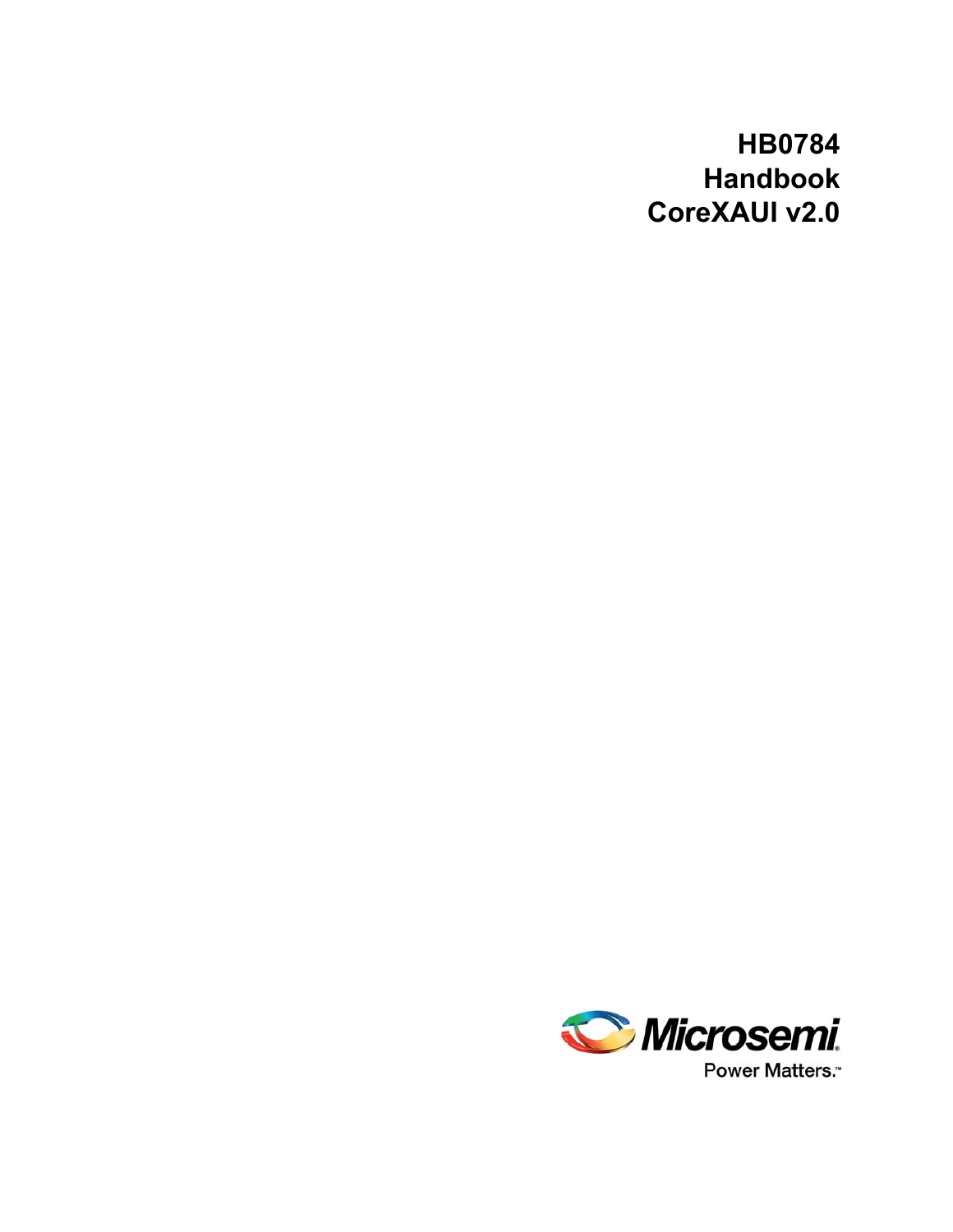

Power Matters.<sup>-</sup>

**Microsemi Corporate Headquarters** One Enterprise, Aliso Viejo, CA 92656 USA Within the USA: +1 (800) 713-4113 Outside the USA: +1 (949) 380-6100 Fax: +1 (949) 215-4996 Email: [sales.support@microsemi.com](mailto:sales.support@microsemi.com) [www.microsemi.com](http://www.microsemi.com)

© 2018 Microsemi Corporation. All rights reserved. Microsemi and the Microsemi logo are trademarks of Microsemi Corporation. All other trademarks and service marks are the property of their respective owners.

Microsemi makes no warranty, representation, or guarantee regarding the information contained herein or the suitability of its products and services for any particular purpose, nor does Microsemi assume any liability whatsoever arising out of the application or use of any product or circuit. The products sold hereunder and any other products sold by Microsemi have been subject to limited testing and should not be used in conjunction with mission-critical equipment or applications. Any performance specifications are believed to be reliable but are not verified, and Buyer must conduct and complete all performance and other testing of the products, alone and together with, or installed in, any end-products. Buyer shall not rely on any data and performance specifications or parameters provided by Microsemi. It is the Buyer's responsibility to independently determine suitability of any products and to test and verify the same. The information provided by Microsemi hereunder is provided "as is, where is" and with all faults, and the entire risk associated with such information is entirely with the Buyer. Microsemi does not grant, explicitly or implicitly, to any party any patent rights, licenses, or any other IP rights, whether with regard to such information itself or anything described by such information. Information provided in this document is proprietary to Microsemi, and Microsemi reserves the right to make any changes to the information in this document or to any products and services at any time without notice.

#### **About Microsemi**

Microsemi Corporation (Nasdaq: MSCC) offers a comprehensive portfolio of semiconductor and system solutions for aerospace & defense, communications, data center and industrial markets. Products include high-performance and radiation-hardened analog mixed-signal integrated circuits, FPGAs, SoCs and ASICs; power management products; timing and synchronization devices and precise time solutions, setting the world's standard for time; voice processing devices; RF solutions; discrete components; enterprise storage and communication solutions, security technologies and scalable anti-tamper products; Ethernet solutions; Power-over-Ethernet ICs and midspans; as well as custom design capabilities and services. Microsemi is headquartered in Aliso Viejo, California, and has approximately 4,800 employees globally. Learn more at www.microsemi.com.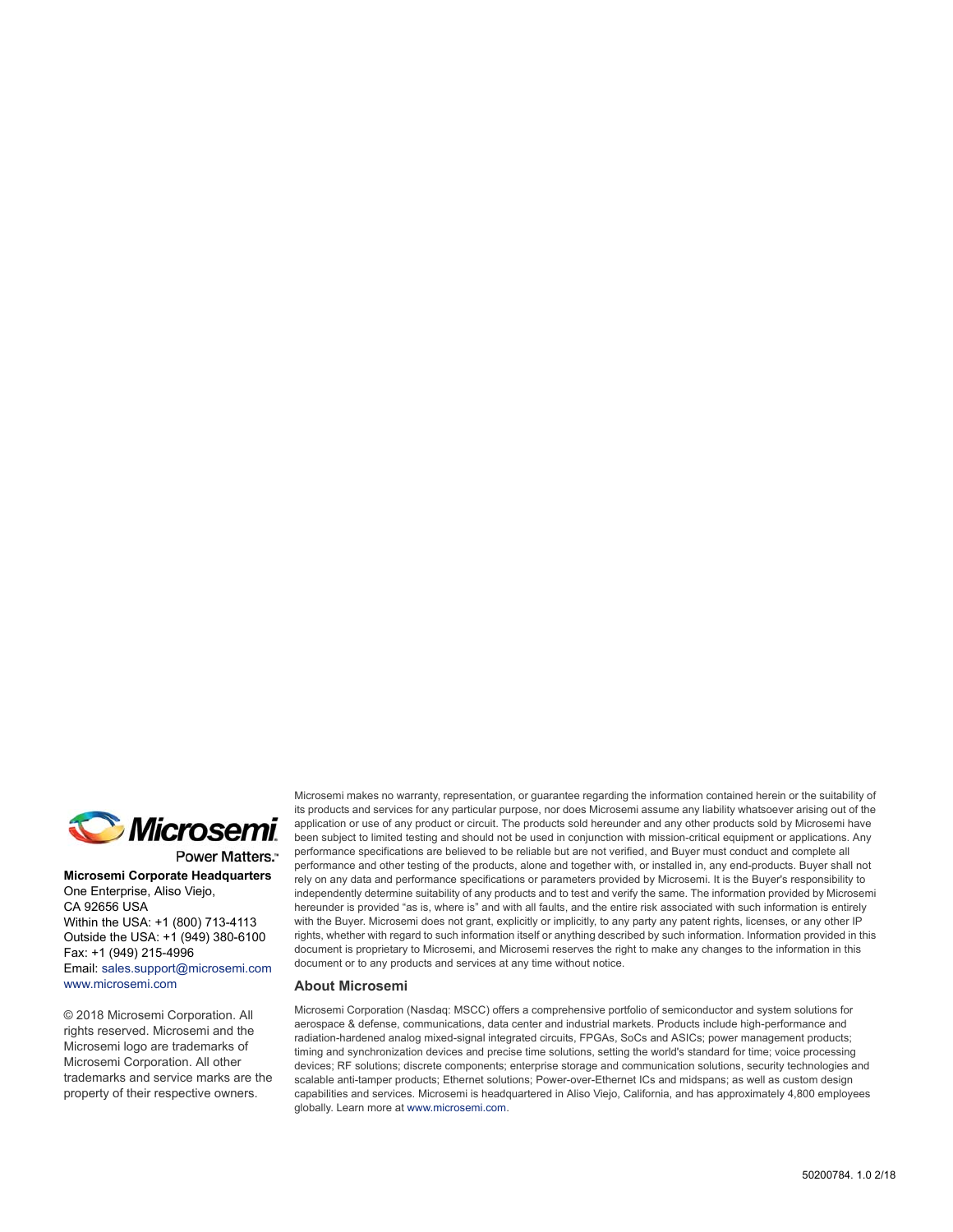

# **Contents**

| 1              | 1.1                                                                                                                                                                                                                                                                               |  |  |  |  |  |
|----------------|-----------------------------------------------------------------------------------------------------------------------------------------------------------------------------------------------------------------------------------------------------------------------------------|--|--|--|--|--|
| $\overline{2}$ | <b>Introduction</b><br>2.1<br>2.2<br>2.3<br>Supported Families (and according to the control of the control of the control of the control of the control of the control of the control of the control of the control of the control of the control of the control of the c<br>2.4 |  |  |  |  |  |
| 3              | 3.1<br>3.1.1<br><b>TX Controller</b><br>3.1.2<br>3.1.3<br>3.1.4<br><b>TX Buffer</b><br>3.1.5<br>3.1.6<br>3.1.7<br>3.1.8<br>3.1.9<br>3.1.10                                                                                                                                        |  |  |  |  |  |
| $\overline{4}$ | 4.1<br>4.2                                                                                                                                                                                                                                                                        |  |  |  |  |  |
| 5              | 5.1<br>5.1.1<br>5.1.2<br>5.2<br>SmartDesign<br>5.3<br>5.4<br>5.5<br>5.6<br>5.6.1                                                                                                                                                                                                  |  |  |  |  |  |
| 6              | <b>Core Interfaces</b><br>6.1<br>6.2                                                                                                                                                                                                                                              |  |  |  |  |  |
| 7              | 7.1                                                                                                                                                                                                                                                                               |  |  |  |  |  |
| 8              | 8.1                                                                                                                                                                                                                                                                               |  |  |  |  |  |
| 9              | 9.1                                                                                                                                                                                                                                                                               |  |  |  |  |  |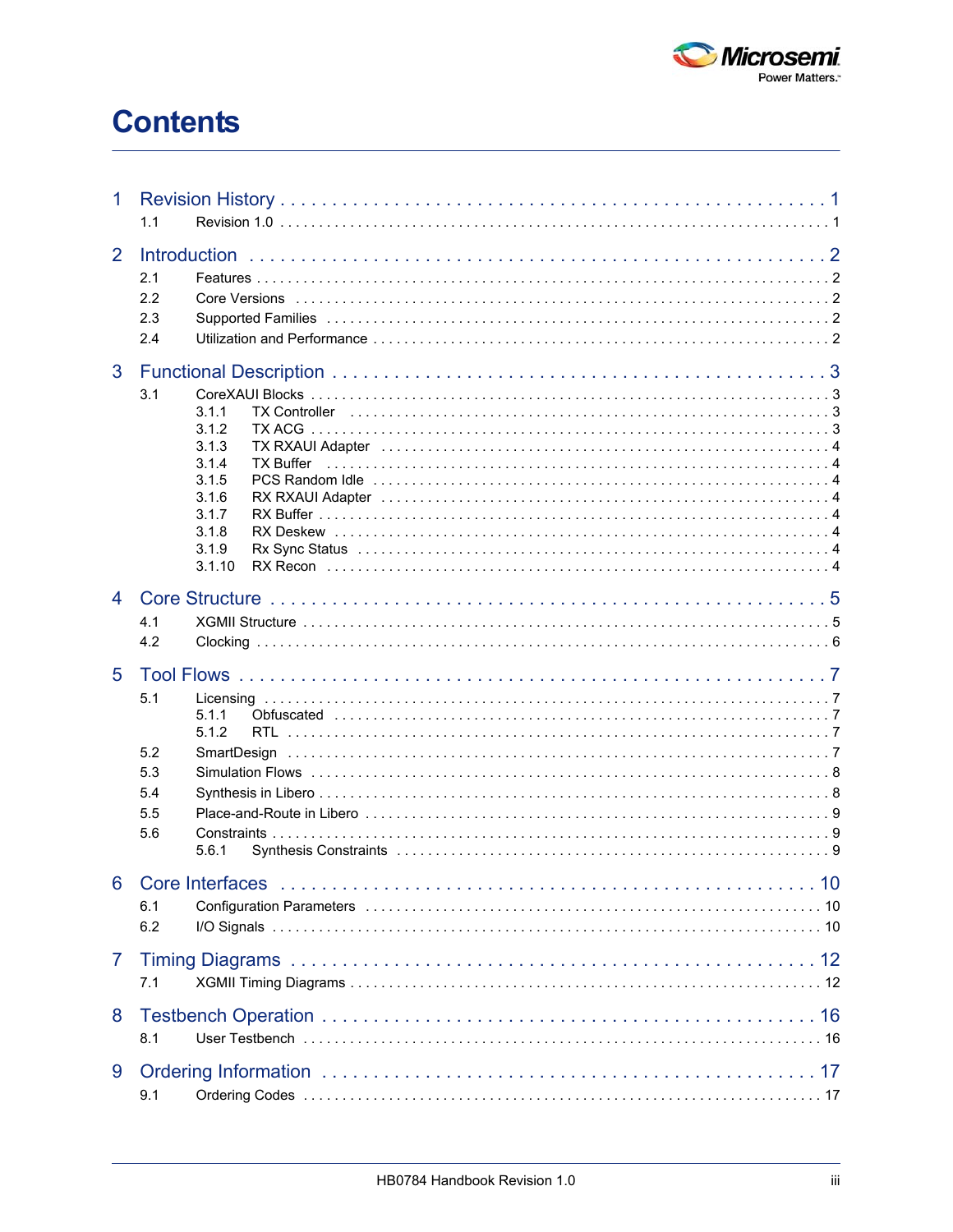

# **Figures**

| Figure 1 |  |
|----------|--|
| Figure 2 |  |
| Figure 3 |  |
| Figure 4 |  |
| Figure 5 |  |
| Figure 6 |  |
| Figure 7 |  |
| Figure 8 |  |
| Figure 9 |  |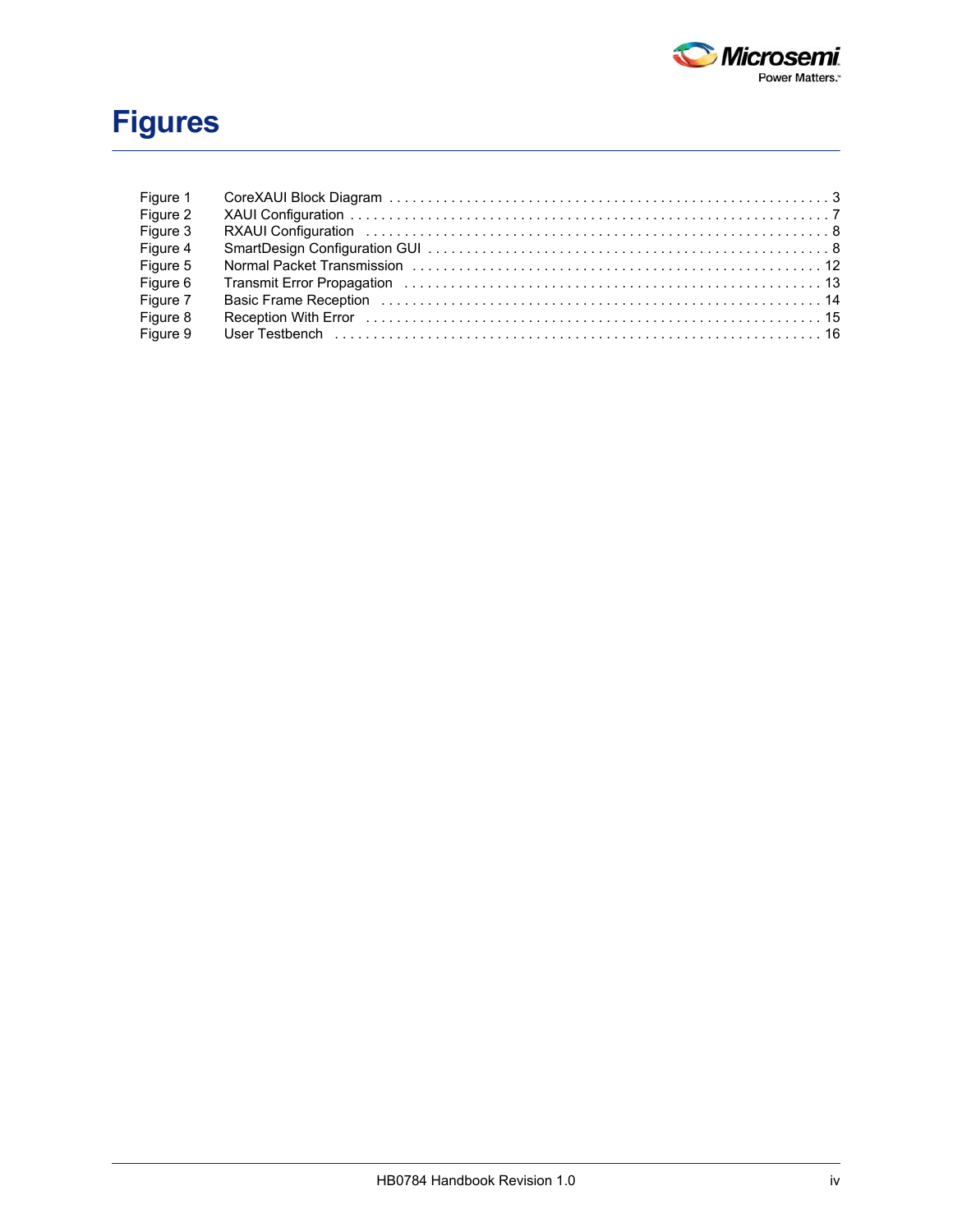

# **Tables**

| Table 1  | CoreXAUI Utilization and Performance (and the context of the core and the core of the core of the core of the c |  |
|----------|-----------------------------------------------------------------------------------------------------------------|--|
| Table 2  |                                                                                                                 |  |
| Table 3  |                                                                                                                 |  |
| Table 4  |                                                                                                                 |  |
| Table 5  |                                                                                                                 |  |
| Table 6  |                                                                                                                 |  |
| Table 7  |                                                                                                                 |  |
| Table 8  |                                                                                                                 |  |
| Table 9  |                                                                                                                 |  |
| Table 10 |                                                                                                                 |  |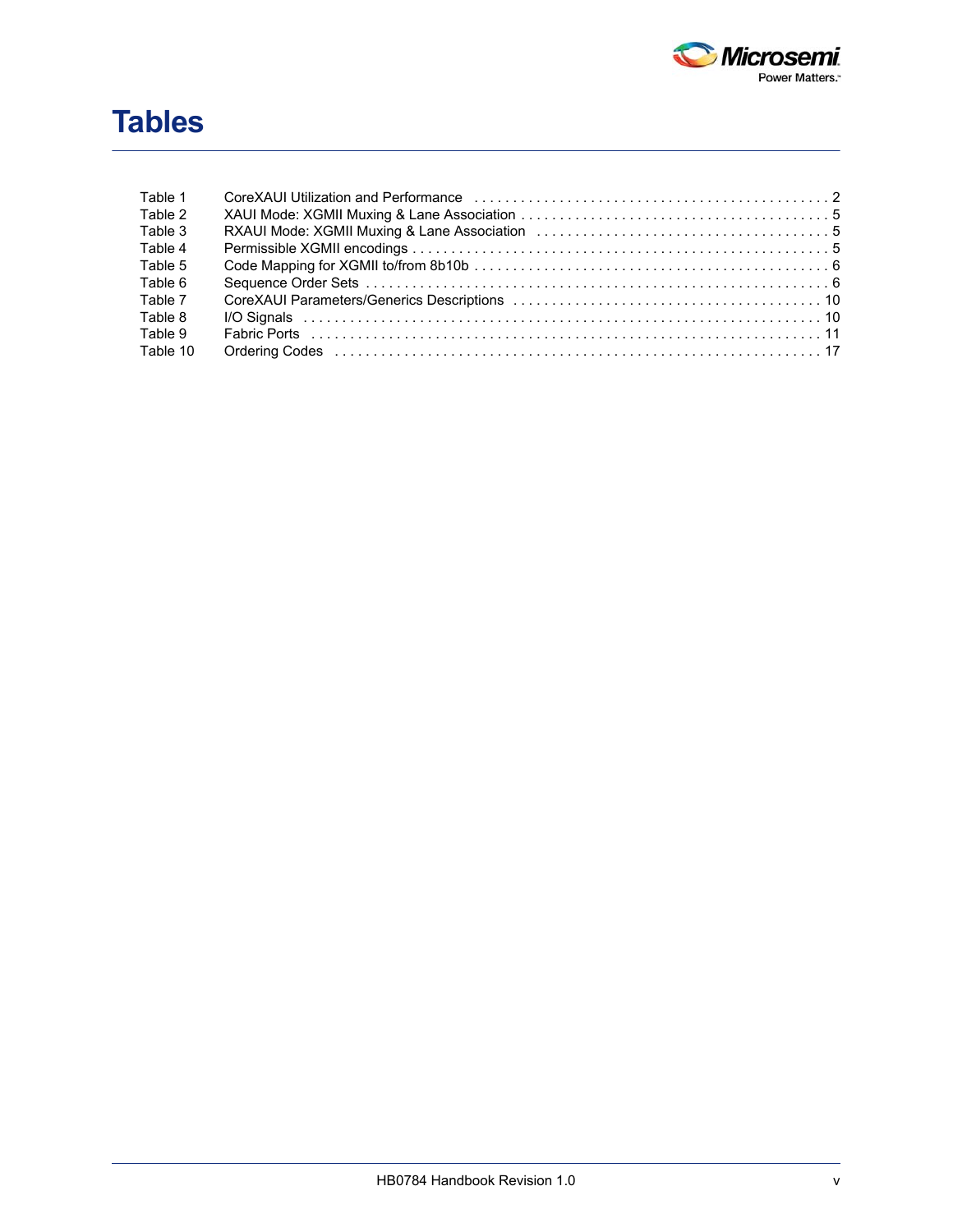

# <span id="page-5-0"></span>**1 Revision History**

The revision history describes the changes that were implemented in the document. The changes are listed by revision, starting with the most current publication.

## <span id="page-5-1"></span>**1.1 Revision 1.0**

Revision 1.0 is the first publication of this document. Created for CoreXAUI v2.0.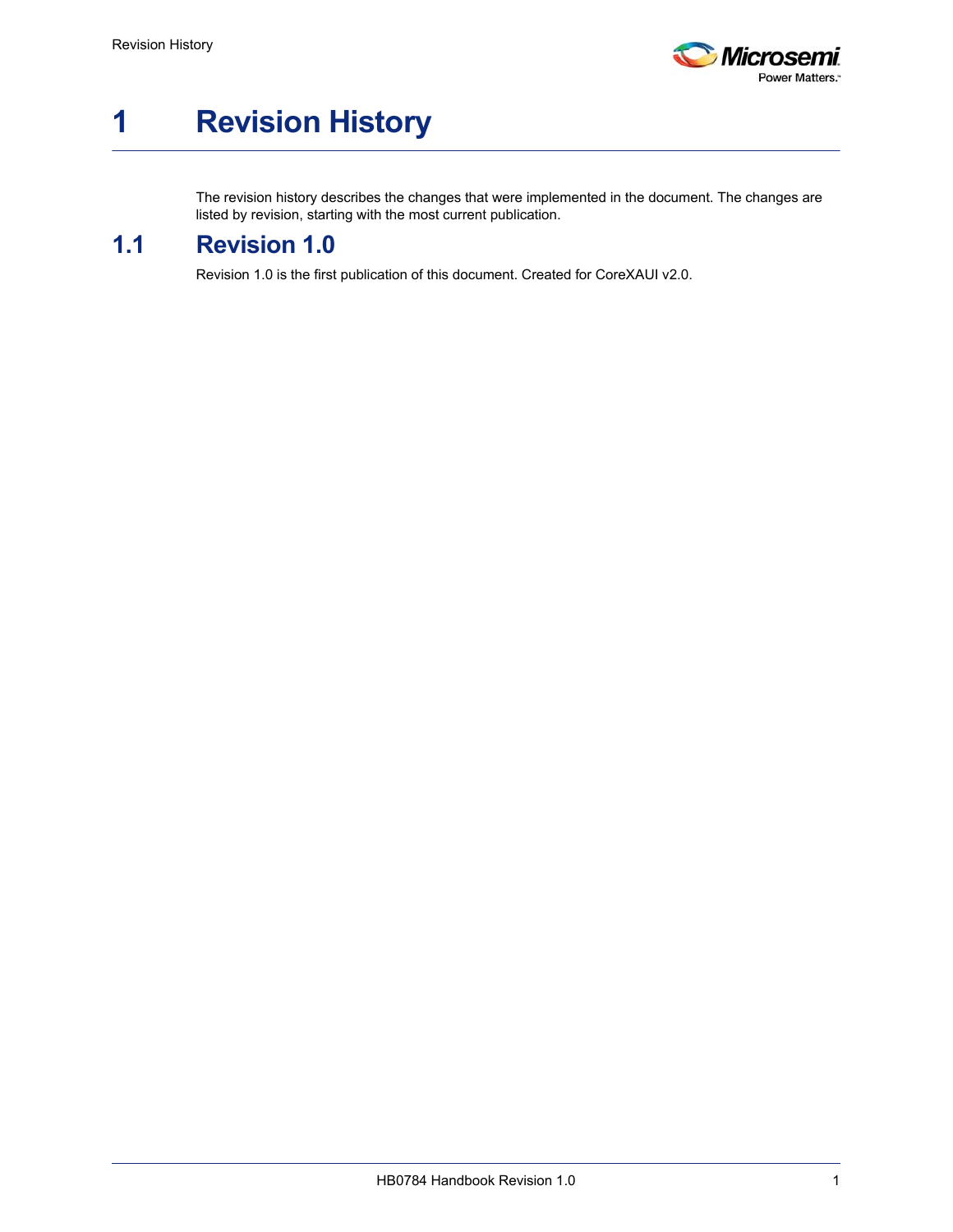

# <span id="page-6-0"></span>**2 Introduction**

CoreXAUI core provides 10Gb Ethernet Extended Sublayer (XGXS) capabilities in PolarFire FPGA fabric. This IP core connects to PolarFire Transceiver (PF\_XCVR) in PCS mode using the built-in 8B10B Encoding/Decoding and Comma Detector Logic. This IP core provides support for standard XAUI and Reduced XAUI (RXAUI), which use four or two transceiver lanes respectfully to achieve the required 10Gbps data rate.

XAUI uses four transceiver lanes at 3.125 GHz to achieve the 10Gbps data rate. This is achieved using 16-bit data per PCS lane at 156.25MHz. RXAUI uses two transceiver lanes at 6.25 GHz to achieve the 10Gbps data rate. This is achieved using 32-bit data per PCS lane at 156.25MHz.

## <span id="page-6-1"></span>**2.1 Features**

CoreXAUI v2.0 has the following features:

- Operations frequency of 156.25MHz
- Pseudorandom Idle Insertion using PRBS X7 + X3 + 1
- XAUI (Idle Character) Encoding
- Support 64bit @ SDR in transmitter and receiver path
- Will use PF\_XCVR built-in 8B10B Encoder
- Will use PF\_XCVR built-in 8B10B Decoder and COMMA word aligner
- Support multichannel alignment and lane deskew in receiver path
- XAUI (Idle Character) Decoding
- Support for 10Gbps data rate across four lanes of SERDES running at 3.125 GHz
- Support for 10Gbps data rate across two lanes of SERDES running at 6.25 GHz (that is, support for RXAUI)

## <span id="page-6-2"></span>**2.2 Core Versions**

This handbook applies to CoreXAUI v2.0. The release notes provided with the core list known discrepancies between this handbook and the core release associated with the release notes.

## <span id="page-6-3"></span>**2.3 Supported Families**

PolarFire<sup>TM</sup>

## <span id="page-6-4"></span>**2.4 Utilization and Performance**

CoreXAUI has been implemented in the following Microsemi device families. A summary of the implementation data for CoreXAUI is listed in [Table 1](#page-6-5).

<span id="page-6-5"></span>*Table 1 •* **CoreXAUI Utilization and Performance**

|           | Tiles |                                |      | Utilization |         | <b>Performance</b> |
|-----------|-------|--------------------------------|------|-------------|---------|--------------------|
| Family    |       | Sequential Combinatorial Total |      | Device      | Total % | <b>MHz</b>         |
| PolarFire | 2328  | 3652                           | 4980 | MPF300T ES  | 1.68    | 156.25             |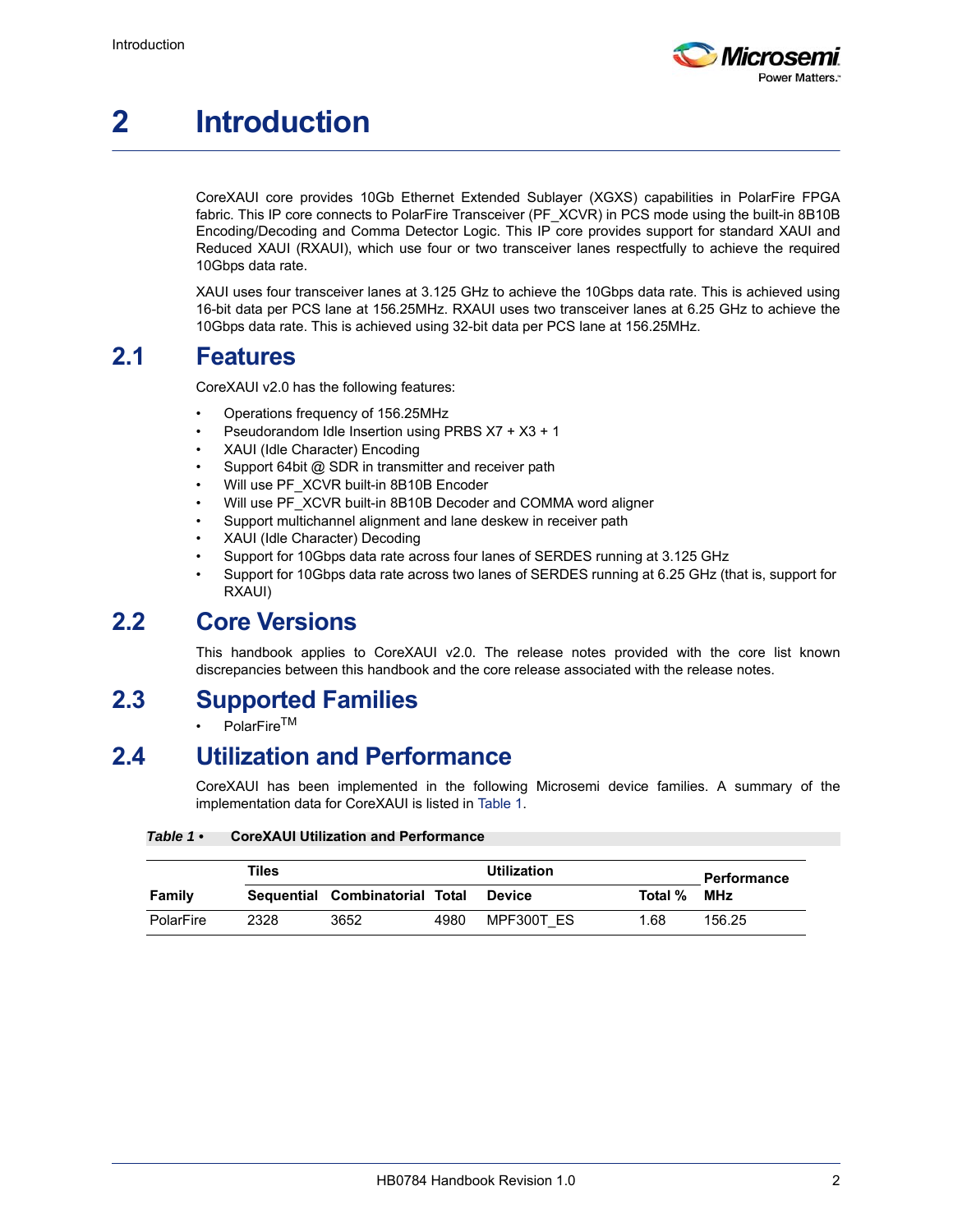

# <span id="page-7-0"></span>**3 Functional Description**

CoreXAUI supports 64-bit XGMII at single data rate. It connects to a TX/RX XGMII Client and to the Transceiver through the PCS Interface. Supports XAUI (16-bit per lane) or RXAUI (32-bit per lane) data path configuration. RXAUI configuration complies with the Dune Networks specification by maintaining 8b10b encoding disparity per RXAUI physical lane.

The transmitter path consists of five main blocks:

- 1. Tx Controller
- 2. TX ACG
- 3. TX RXAUI Adapter
- 4. TX Buffer
- 5. PCS Random Idle.

The receiver path consists of five main blocks:

- 1. RX RXAUI Adapter
- 2. RX Buffer
- 3. RX Deskew
- 4. RX Recon
- 5. Rx Sync Status

The CoreXAUI system level diagram is as shown in [Figure 1.](#page-7-4)

#### <span id="page-7-4"></span>*Figure 1 •* **CoreXAUI Block Diagram**



## <span id="page-7-1"></span>**3.1 CoreXAUI Blocks**

CoreXAUI contains the following blocks:

### <span id="page-7-2"></span>**3.1.1 TX Controller**

This block controls the transmission of XGMII data and control information. It recognizes the XGMII Start, Terminate, Idle, and Sequence control characters used to determine whether packet, Idle or link status is being sourced by the XGMII and informs TX ACG whether to transmit data or special characters in all or individual octets.

### <span id="page-7-3"></span>**3.1.2 TX ACG**

This block controls the transmission of all code groups. The Tx Controller informs this block whether to transmit data or special characters in all or individual octets.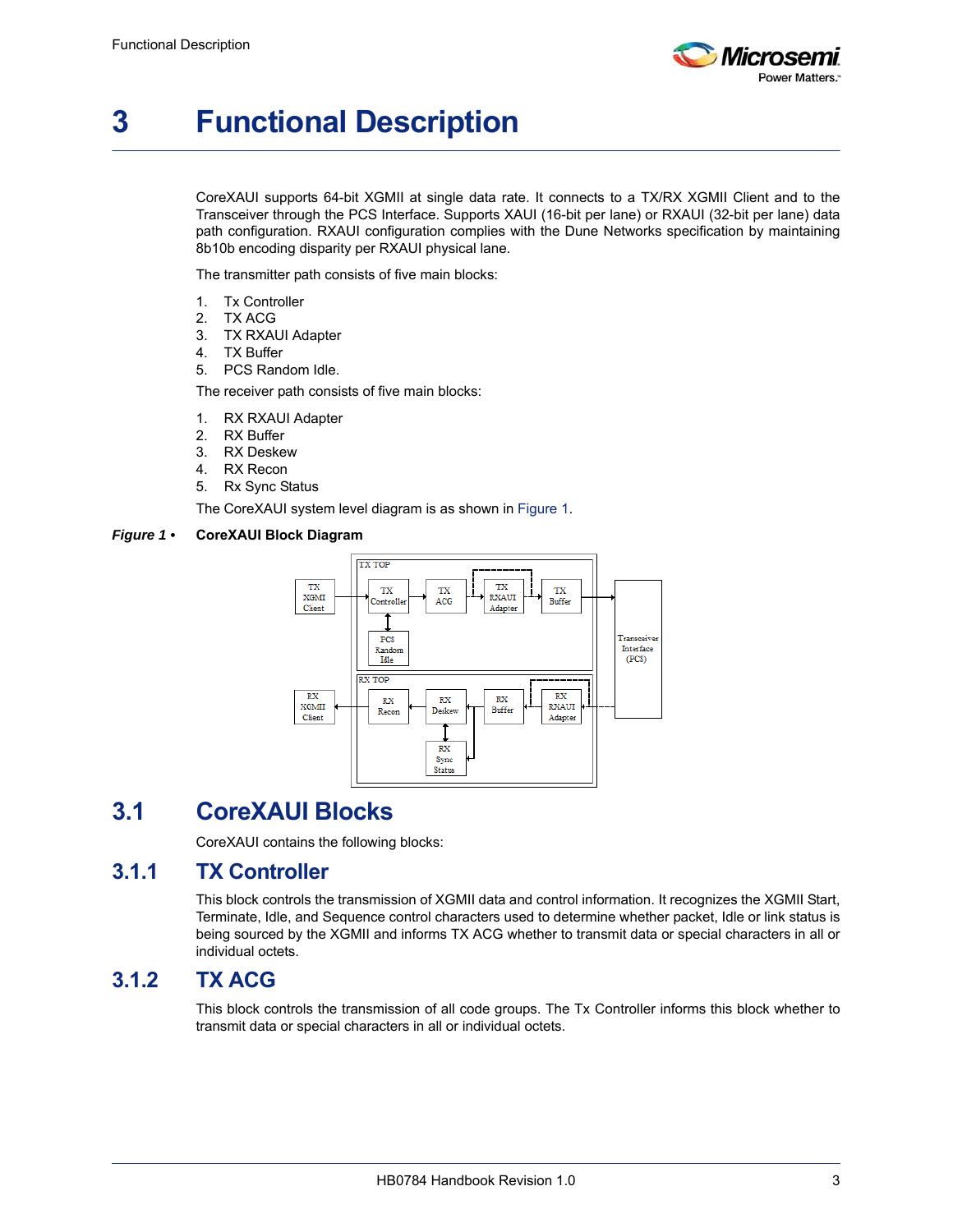

## <span id="page-8-0"></span>**3.1.3 TX RXAUI Adapter**

This block provides a XAUI to RXAUI adapter in the transmitter path. When XAUI\_MODE is configured as RXAUI, this block will take XAUI transmit data and multiplex it over two PCS lanes rather than four PCS lanes, which occurs when XAUI\_MODE is configured as XAUI.

### <span id="page-8-1"></span>**3.1.4 TX Buffer**

This block buffer transmitter data to provide a clock domain crossing between XGMII transmit clock domain and PCS transmit domain. A small FIFO is used to achieve successful clock domain crossing.

### <span id="page-8-2"></span>**3.1.5 PCS Random Idle**

This block provides the PCS pseudorandom idle character insertion to the Tx Controller using the polynomial X7 + X3 + 1. The purpose of randomizing the idle sequence is to reduce electromagnetic interface (EMI) idle transmission. The Align, Sync, and Skip code group selection is based on bit-0 of the pseudorandom generated data being even/odd and a 5-bit down counter, which is used to control the Align code group spacing.

### <span id="page-8-3"></span>**3.1.6 RX RXAUI Adapter**

This block provides a RXAUI to XAUI adapter in the receiver path. When XAUI\_MODE is configured as RXAUI, this block will take two PCS lanes and demultiplex them into XAUI received data rather than demultiplexing four PCS lanes, which occurs when XAUI\_MODE is configured as XAUI.

### <span id="page-8-4"></span>**3.1.7 RX Buffer**

This block buffer receiver data to provide a clock domain crossing between XGMII receive clock domain and PCS receive domain. A small FIFO is used to achieve successful clock domain crossing.

### <span id="page-8-5"></span>**3.1.8 RX Deskew**

This block provide PCS lane deskew of the received data. This is achieved by monitoring for the Align code group in each lane and deskewing the lanes, so that, they all align to this code group. Deskew is successful when four occurrences of Align code group appears on each lane in the same clock cycle. RX\_STATUS will assert when deskew alignment has been successful. Deskew process will retrigger when four or more occurrences of Align code group appear on each lane in the different clock cycle and RX STATUS will deassert to indicate deskew alignment has been lost.

### <span id="page-8-6"></span>**3.1.9 Rx Sync Status**

This block provides the sync status to the Rx Deskew block. By monitoring the 8b10b error signals and the decoded data/control signals on each lane, this block determines whether the receive channel is ready for operation or if failure in the channel has occurred (for example, wrong word alignment), which means the channel should be reset. The LANE[n] PCS ARST N signal will assert when failure occurs on an individual lane to reset the 8b10b logic and COMMA word aligner in the PolarFire transceiver.

### <span id="page-8-7"></span>**3.1.10 RX Recon**

This block reconstructs the octets back into XGMII data and control. It monitors XGMII Terminate, Idle, Error control characters and will produce errors if invalid 8b10b data is received.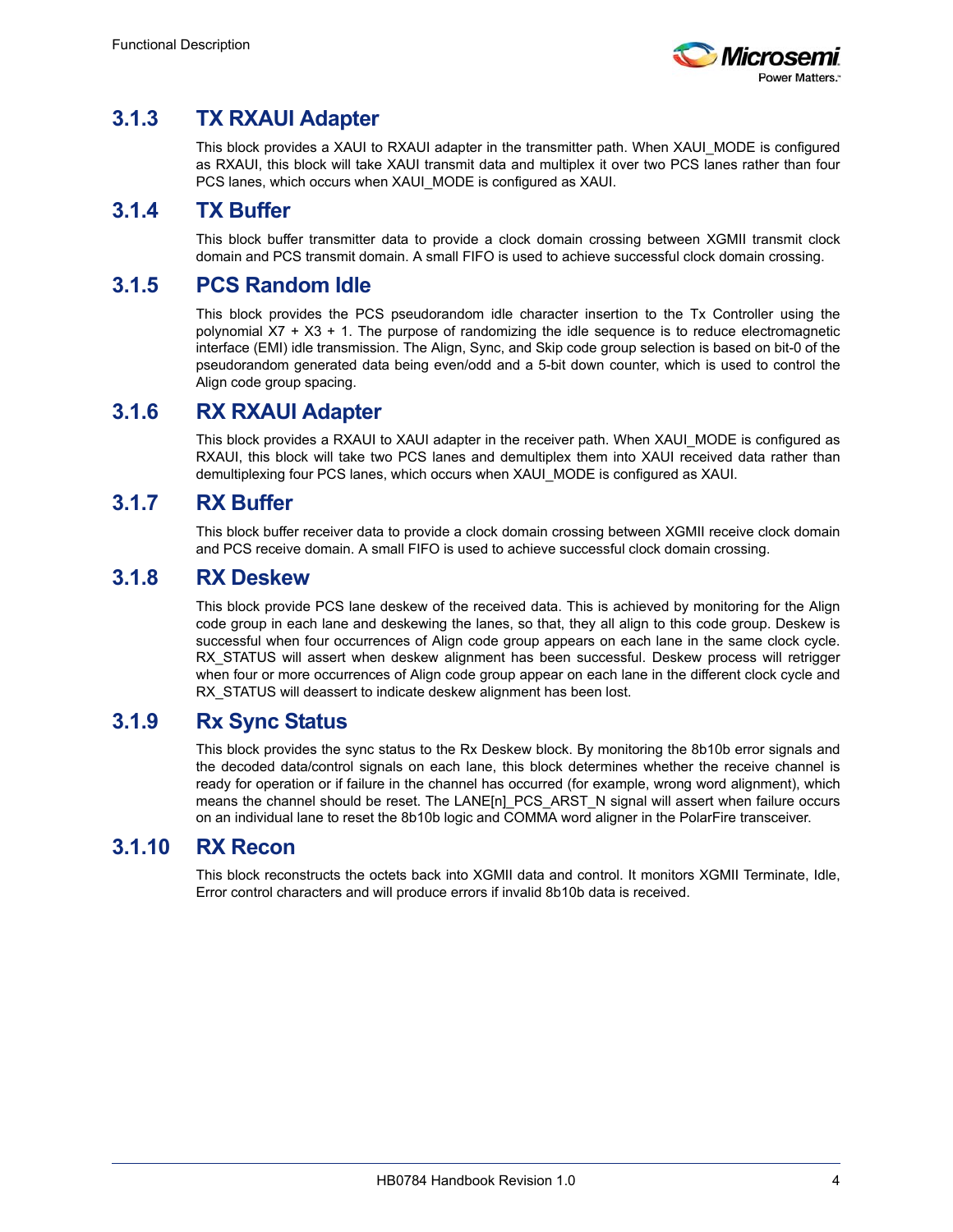

## <span id="page-9-0"></span>**4 Core Structure**

## <span id="page-9-1"></span>**4.1 XGMII Structure**

The XGMII is composed of independent transmit and receive paths. Each direction uses 64-bit data (TXD & RXD) and 8-bit control (TXC & RXC), which both have their own clock domain (TX\_CLK & RX\_CLK). The data and control are organized into four PCS lanes when XAUI\_MODE is configured as XAUI and are organized into two PCS lanes when XAUI\_MODE is configured as RXAUI. Each PCS lane has its own clock domain (LANE[n] [TX|RX] CLK) and a small FIFO is used as a clock domain crossing buffer.

When XAUI\_MODE is configured as XAUI, the first octet is aligned to lane 0, the second octet to lane 1, the third octet to lane 2, the fourth octet to lane 3, the fifth octet to lane 0 and so on. When XAUI\_MODE is configured as RXAUI, the number of lanes are reduced by doubling the data & control widths and concatenating XAUI lane 0 & lane 1 onto RXAUI lane 0 and XAUI lane 2 & lane 3 onto RXAUI lane 1, this is how the reduction of lanes is achieved. RXAUI configuration complies with the Dune Networks specification by maintaining 8b10b encoding disparity per RXAUI physical lane.

CoreXAUI transmitter/receiver lane associations for the XGMII data /control muxing when configured in XAUI mode is described in [Table 2](#page-9-2):

| <b>XGMII Data</b>   | <b>XGMII Control</b> | <b>PCS Lane</b> |
|---------------------|----------------------|-----------------|
| $[39:32]$ , $[7:0]$ | $[4]$ , $[0]$        |                 |
| $[47:40]$ , [15:8]  | $[5]$ , $[1]$        |                 |
| $[55:48]$ , [23:16] | $[6]$ , $[2]$        |                 |
| $[63:56]$ , [31:24] | [7], [3]             | 3               |

<span id="page-9-2"></span>*Table 2 •* **XAUI Mode: XGMII Muxing & Lane Association**

CoreXAUI transmitter/receiver lane associations for the XGMII data /control muxing when configured in RXAUI mode is described in [Table 3:](#page-9-3)

<span id="page-9-3"></span>*Table 3 •* **RXAUI Mode: XGMII Muxing & Lane Association**

| <b>IXGMII Data</b>                    | <b>XGMII Control</b>          | <b>IPCS Lane</b> |
|---------------------------------------|-------------------------------|------------------|
| $[47:40]$ , [39:32], [15:8], [7:0]    | $[5]$ , [4], [1], [0]         | U                |
| $[63:56]$ , [55:48], [31:24], [23:16] | $[7]$ , $[6]$ , $[3]$ , $[2]$ |                  |

CoreXAUI Permissible XGMII encodings of TXC/RXC and TXD/RXD are described in [Table 4](#page-9-4):

#### <span id="page-9-4"></span>*Table 4 •* **Permissible XGMII encodings**

| <b>TXC / RXC</b> | TXD / RXD     | <b>Description</b>              |
|------------------|---------------|---------------------------------|
|                  | 00 through FF | Normal data transmission        |
|                  | 07            | Idle                            |
|                  | 9C            | Sequence (only valid in lane 0) |
|                  | FB.           | Start (only valid in lane 0)    |
|                  | FD            | Terminate                       |
|                  | FF.           | Transmit error propagation      |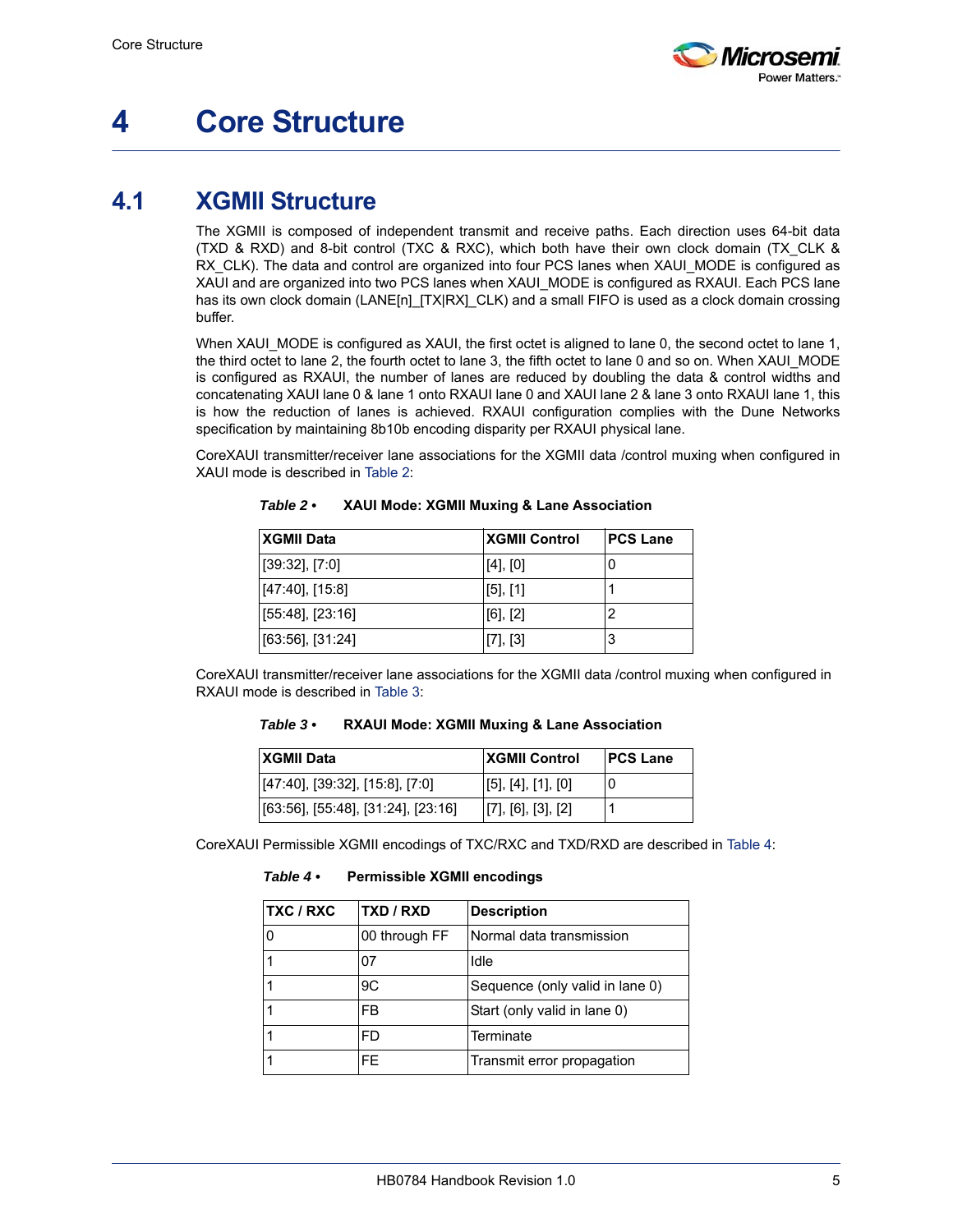

The code mapping for XGMII to/from 8b10b encoding/decoding are described in [Table 5](#page-10-1):

| Control<br><b>Character</b> | <b>Notation</b> | <b>XGMII</b><br><b>Control Code</b> | 8b10b Code                                                                                         |
|-----------------------------|-----------------|-------------------------------------|----------------------------------------------------------------------------------------------------|
| <b>IIDLE</b>                | /1/             | 0x07                                | Any one for the following:<br>K28.0 (0x1C)<br>K28.3 (0x7C)<br>K28.5 (0xBC)                         |
| <b>START</b>                | /S/             | 0xFB                                | K27.7 (0xFB)                                                                                       |
| <b>TERMINATE</b>            | /T/             | 0xFD                                | K29.7 (0xFD)                                                                                       |
| <b>ERROR</b>                | /E/             | 0xFE                                | K30.7(0xFE)                                                                                        |
| <b>SEQUENCE</b>             | $\overline{Q}$  | 0x9C                                | K28.4 (0x9C)                                                                                       |
| <b>DATA</b>                 | /d/             | 00 through FF                       | 00 through FF<br><b>Note:</b> Normal data transmission when control signal for<br>octet equal zero |

<span id="page-10-1"></span>*Table 5 •* **Code Mapping for XGMII to/from 8b10b**

Link faults are reported through the sequence order sets and can appear in the upper or lower 32-bits of the received data, the sequence order sets are described in [Table 6](#page-10-2):

<span id="page-10-2"></span>*Table 6 •* **Sequence Order Sets**

| <b>4bit Control</b> | 32bit Data | <b>Description</b> |
|---------------------|------------|--------------------|
| 0x0001              | 0x010009C  | Local Fault        |
| 0x0001              | 0x020009C  | Remote Fault       |
| 0x0001              | 0x030009C  | Link Interruption  |

## <span id="page-10-0"></span>**4.2 Clocking**

**TX\_CLK:** This is a continuous clock used for operation at 10Gb/s. It provides the timing reference for the transfer of the 64-bit TXD and 8-bit TXC signals and is sampled on the rising edge. Its frequency shall be 156.25MHz ±0.01% of the MAC transmit data rate.

**RX\_CLK:** This is a continuous clock used for operation at 10Gb/s. It provides the timing reference for the transfer of the 64-bit RXD and 8-bit RXC signals and is sampled on the rising edge. Its frequency shall be 156.25MHz ±0.01% of the MAC received data rate.

**LANE[n]\_TX\_CLK:** This is a continuous reference clock from the PolarFire transceiver and one is included per transmitter lane (that is,  $[n] = 0$  to 3). It provides the timing reference for the LANE[n] TX<sup>\*</sup> signals and is sampled on the rising edge. Its frequency shall be 156.25MHz ±0.01% of the MAC transmit data rate.

LANE[n]\_RX\_CLK: This is a continuous reference clock from the PolarFire transceiver and one is included per receiver lane (that is,  $[n] = 0$  to 3). It provides the timing reference for the LANE $[n]$  RX<sup>\*</sup> signals and is sampled on the rising edge. Its frequency shall be 156.25MHz ±0.01% of the MAC received data rate.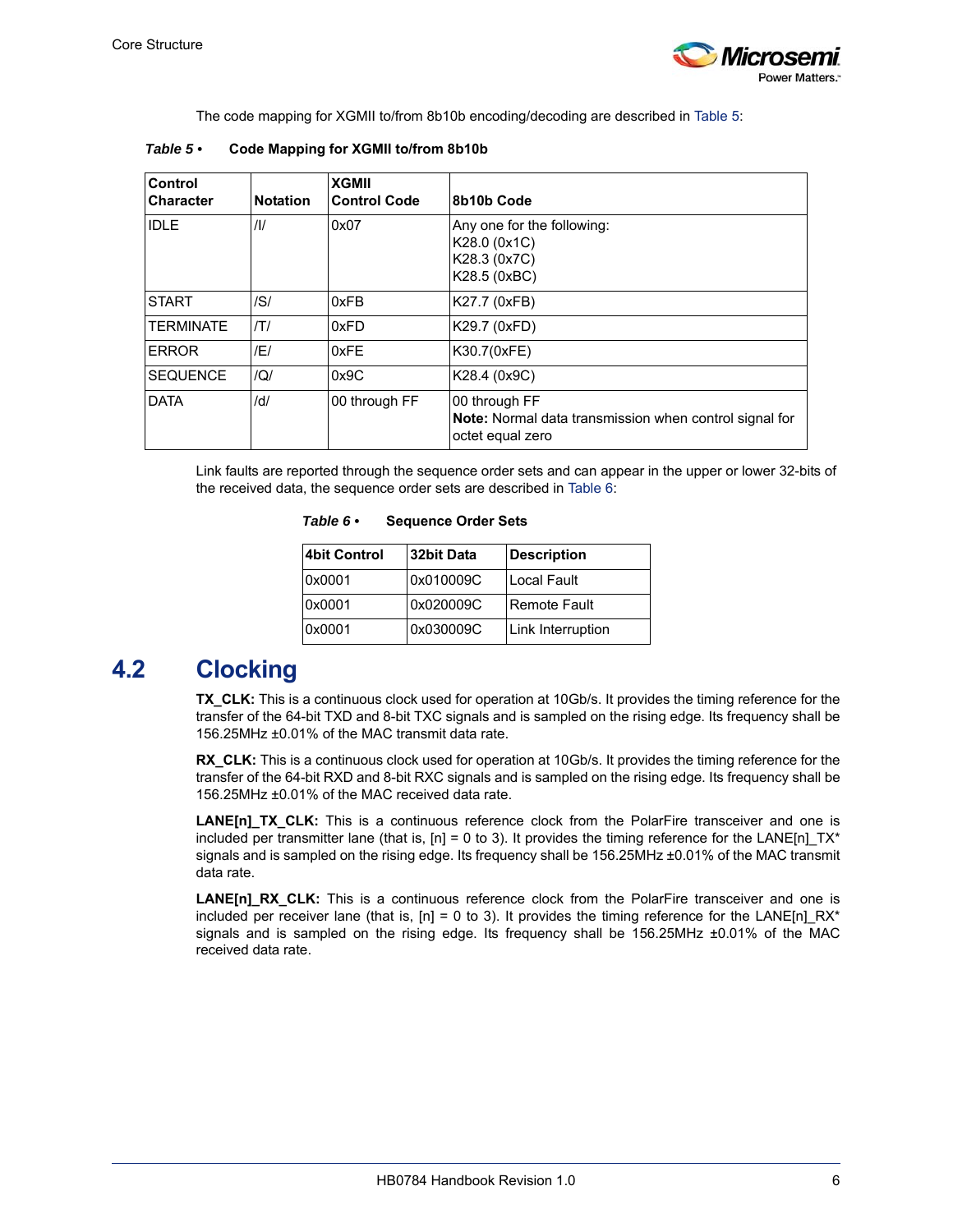

# <span id="page-11-0"></span>**5 Tool Flows**

## <span id="page-11-1"></span>**5.1 Licensing**

CoreXAUI clear RTL is license locked and the obfuscated RTL is freely available.

#### <span id="page-11-2"></span>**5.1.1 Obfuscated**

- Complete RTL code is provided for the core, enabling the core to be instantiated with SmartDesign.
- Simulation, Synthesis, and Layout can be performed with Libero software. The RTL code for the core is obfuscated using the IP encryption (encryptP1735.pl) solution.

### <span id="page-11-3"></span>**5.1.2 RTL**

Complete RTL source code is provided for the core.

## <span id="page-11-4"></span>**5.2 SmartDesign**

**Note:** CoreXAUI is compatible with Libero System-on-Chip (SoC) and Libero System-on-Chip (SoC) PolarFire. Unless specified otherwise, this document uses the name Libero to identify Libero SoC and Libero SoC PolarFire.

CoreXAUI is pre-installed in the SmartDesign IP deployment design environment or downloaded from the online repository. [Figure 2](#page-11-5) shows an example instantiated.

#### <span id="page-11-5"></span>*Figure 2 •* **XAUI Configuration**

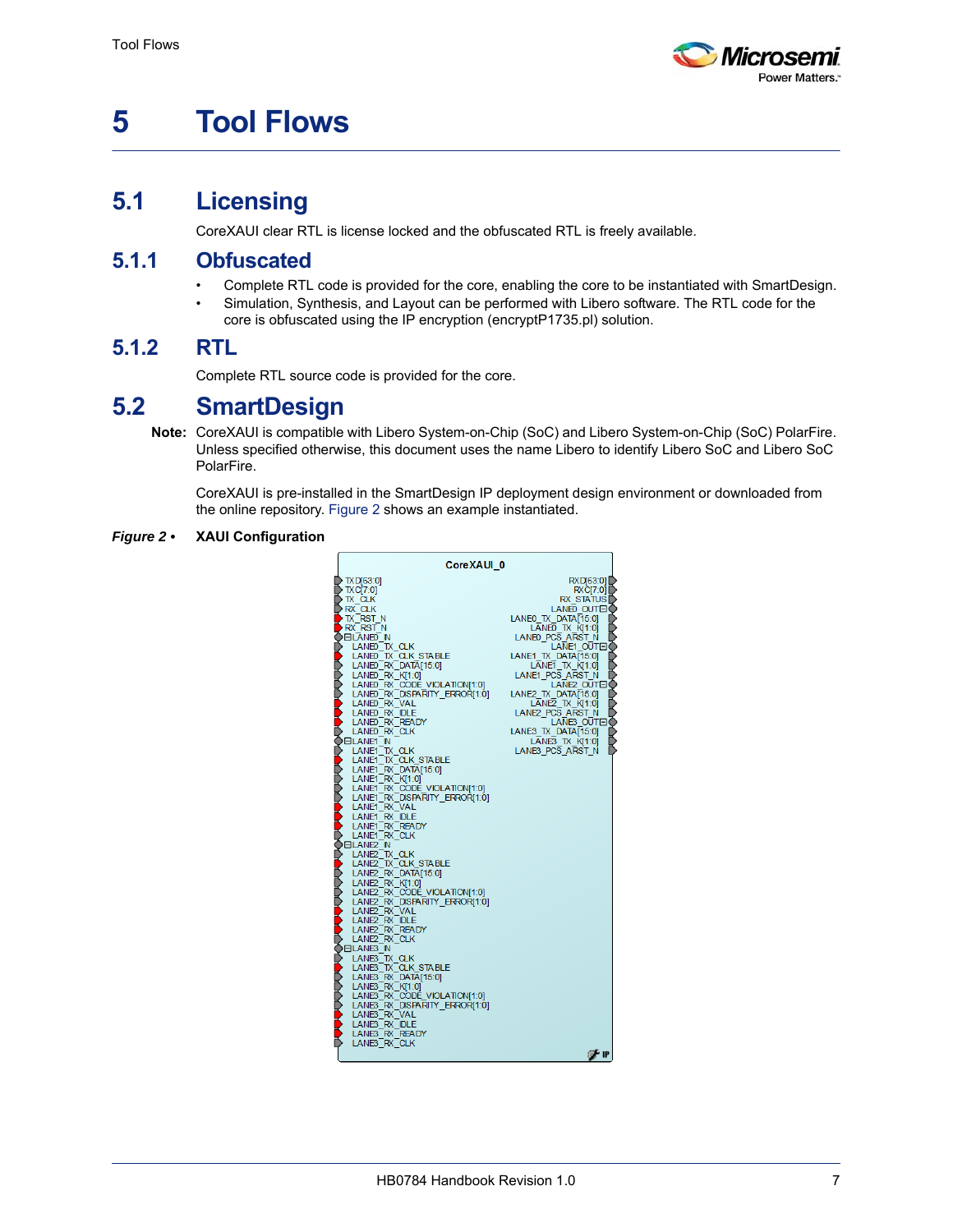

#### <span id="page-12-2"></span>*Figure 3 •* **RXAUI Configuration**



The core can be configured using the configuration GUI within SmartDesign, as shown in [Figure 4.](#page-12-3)

#### <span id="page-12-3"></span>*Figure 4 •* **SmartDesign Configuration GUI**

| <b>Configurator</b>            | $\overline{\mathbf{x}}$<br>ه د    |
|--------------------------------|-----------------------------------|
|                                | <b>CoreXAUI Configurator</b>      |
| Microsemi:DirectCore:CoreXAUI: |                                   |
| Configuration                  |                                   |
| Core Configuration             |                                   |
|                                | Lane Mode: Transmitter & Receiver |
| XAUI Mode:                     | <b>XAUI</b>                       |
| License: None                  |                                   |
| Help                           | Cancel<br>OK                      |

## <span id="page-12-0"></span>**5.3 Simulation Flows**

The user testbench for CoreXAUI is included in all releases.

To run simulations, right-click the canvas, and select **Generate Design**.

When SmartDesign generates the design files, it will install the user testbench files.

To run the user testbench, Set the design root to the CoreXAUI instantiation in the Libero SoC design hierarchy pane, right click **Simulate** in the Libero SoC Design Flow window under Verify Pre-Synthesized Design and select **Open Interactively**. This invokes

ModelSim and automatically runs the simulation.

## <span id="page-12-1"></span>**5.4 Synthesis in Libero**

After setting the design root appropriately for your design, click the **Synthesis** icon in Libero SoC. The Synthesis window appears, displaying the Synplicity® project. Set Synplicity to use the Verilog 2001 standard if Verilog is being used. To run Synthesis, click the **Run** icon.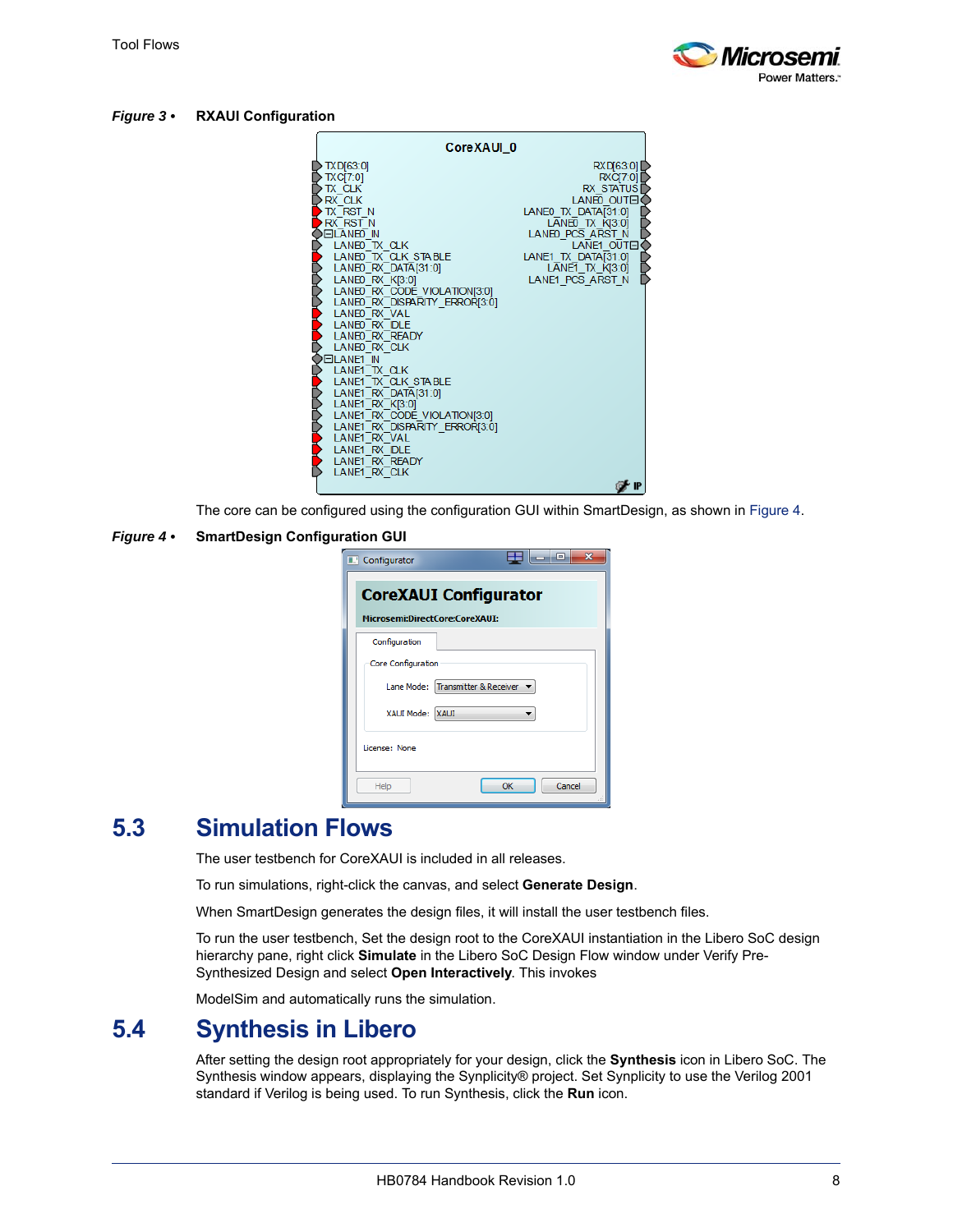

## <span id="page-13-0"></span>**5.5 Place-and-Route in Libero**

After setting the design root appropriately for your design, and after running Synthesis, click the Layout icon in Libero SoC to invoke Designer. CoreXAUI requires no special place-and-route settings.

## <span id="page-13-1"></span>**5.6 Constraints**

As the CoreXAUI is a high-speed IP core, it is important to provide it with constraints in order to Placeand-Route a Libero Soc design without timing violations.

### <span id="page-13-2"></span>**5.6.1 Synthesis Constraints**

```
###==== CLOCKS
create_clock -name {LANE0_TX_CLK} -period 6.4 -waveform {0 3.2 } [ get_ports 
{ LANE0_TX_CLK } ]
create_clock -name {LANE1_TX_CLK} -period 6.4 -waveform {0 3.2 } [ get_ports 
{ LANE1_TX_CLK } ]
create_clock -name {LANE2_TX_CLK} -period 6.4 -waveform {0 3.2 } [ get_ports 
{ LANE2_TX_CLK } ]
create_clock -name {LANE3_TX_CLK} -period 6.4 -waveform {0 3.2 } [ get_ports 
{ LANE3_TX_CLK } ]
create_clock -name {LANE0_RX_CLK} -period 6.4 -waveform {0 3.2 } [ get_ports 
{ LANE0_RX_CLK } ]
create_clock -name {LANE1_RX_CLK} -period 6.4 -waveform {0 3.2 } [ get_ports 
{ LANE1_RX_CLK } ]
create_clock -name {LANE2_RX_CLK} -period 6.4 -waveform {0 3.2 } [ get_ports 
{ LANE2_RX_CLK } ]
create_clock -name {LANE3_RX_CLK} -period 6.4 -waveform {0 3.2 } [ get_ports 
{ LANE3_RX_CLK } ]
create_clock -name { RX_CLK} -period 6.4 -waveform {0 3.2 } [ get_ports RX_CLK 
} ]
create_clock -name {TX_CLK} -period 6.4 -waveform {0 3.2 } [ get_ports { TX_CLK 
} ]
```
**Note:** These synthesis constraints are for when LANE\_MODE = 2 and XAUI\_MODE = 0, all other configurations will be a reduced version of these synthesis constraints since numerous clocks are removed in various configurations.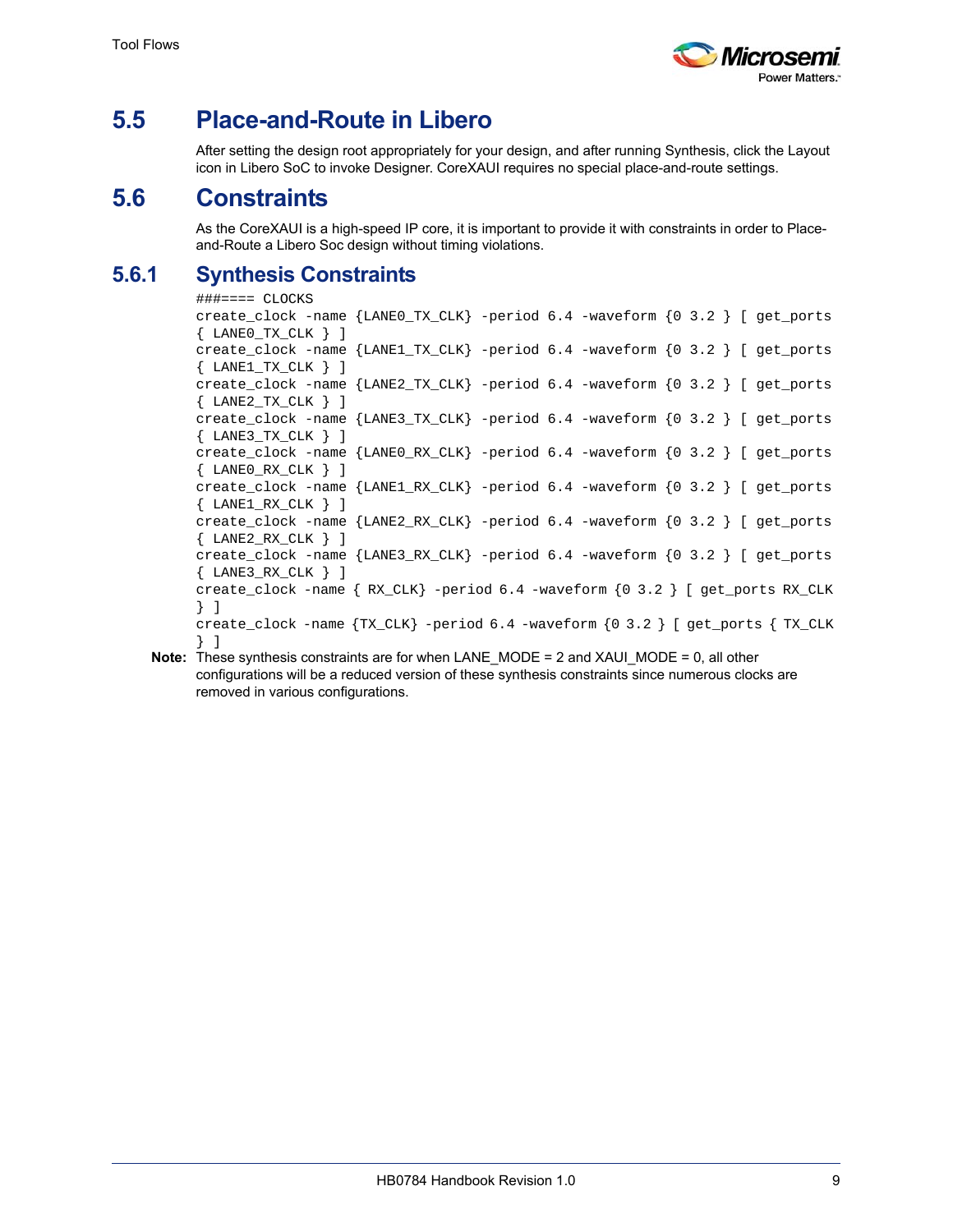

# <span id="page-14-0"></span>**6 Core Interfaces**

The following interfaces will be available for CoreXAUI:

- PCS Fabric Interface
- XGMII Interface

## <span id="page-14-1"></span>**6.1 Configuration Parameters**

CoreXAUI parameters/generics are described in [Table 7.](#page-14-3)

#### <span id="page-14-3"></span>*Table 7 •* **CoreXAUI Parameters/Generics Descriptions**

| <b>Name</b>   | Range        | <b>Default</b> | <b>Description</b>                                                                  |
|---------------|--------------|----------------|-------------------------------------------------------------------------------------|
| <b>FAMILY</b> | 26<br>26     |                | Family:<br>26: PolarFire                                                            |
| XAUI MODE     | $0 - 1$<br>0 |                | <b>XAUI Mode</b><br>0: XAUI - 4 Ianes<br>1: RXAUI - Reduced XAUI (that is, 2 lanes) |
| LANE MODE     | $0 - 2$      | 2              | Lane Mode<br>0: Transmitter Only<br>1: Receiver Only<br>2: Transmitter & Receiver   |

## <span id="page-14-2"></span>**6.2 I/O Signals**

CoreXAUI will have the following PCS ports available:

#### <span id="page-14-4"></span>*Table 8 •* **I/O Signals**

| <b>Name</b>                | Width      | <b>Direction</b> | <b>Description</b>                                                           |
|----------------------------|------------|------------------|------------------------------------------------------------------------------|
| LANE[n] TX CLK             |            | IN               | LANE[n] IN                                                                   |
| LANE[n] TX CLK STABLE      | 1          | IN               | Where n can be 0, 1, 2, or 3 depending on the<br>number of configured lanes. |
| LANE[n]_RX_DATA            | 16 or 32   | IN               |                                                                              |
| LANE[n]_RX_K               | $2$ or $4$ | IN               |                                                                              |
| LANE[n] RX CODE VIOLATION  | 2 or 4     | IN               |                                                                              |
| LANE[n] RX DISPARITY ERROR | 2 or 4     | IN               |                                                                              |
| LANE[n] RX VAL             |            | IN               |                                                                              |
| LANE[n] RX IDLE            |            | IN               |                                                                              |
| LANE[n] RX READY           |            | IN               |                                                                              |
| LANE[n] RX CLK             |            | IN               |                                                                              |
| LANE[n]_TX_DATA            | 16 or 32   | <b>OUT</b>       | LANE[n] OUT                                                                  |
| LANE[n]_TX_K               | 2 or 4     | <b>OUT</b>       | Where n can be 0, 1, 2, or 3 depending on the<br>number of configured lanes. |
| LANE[n] PCS ARST N         |            | <b>OUT</b>       |                                                                              |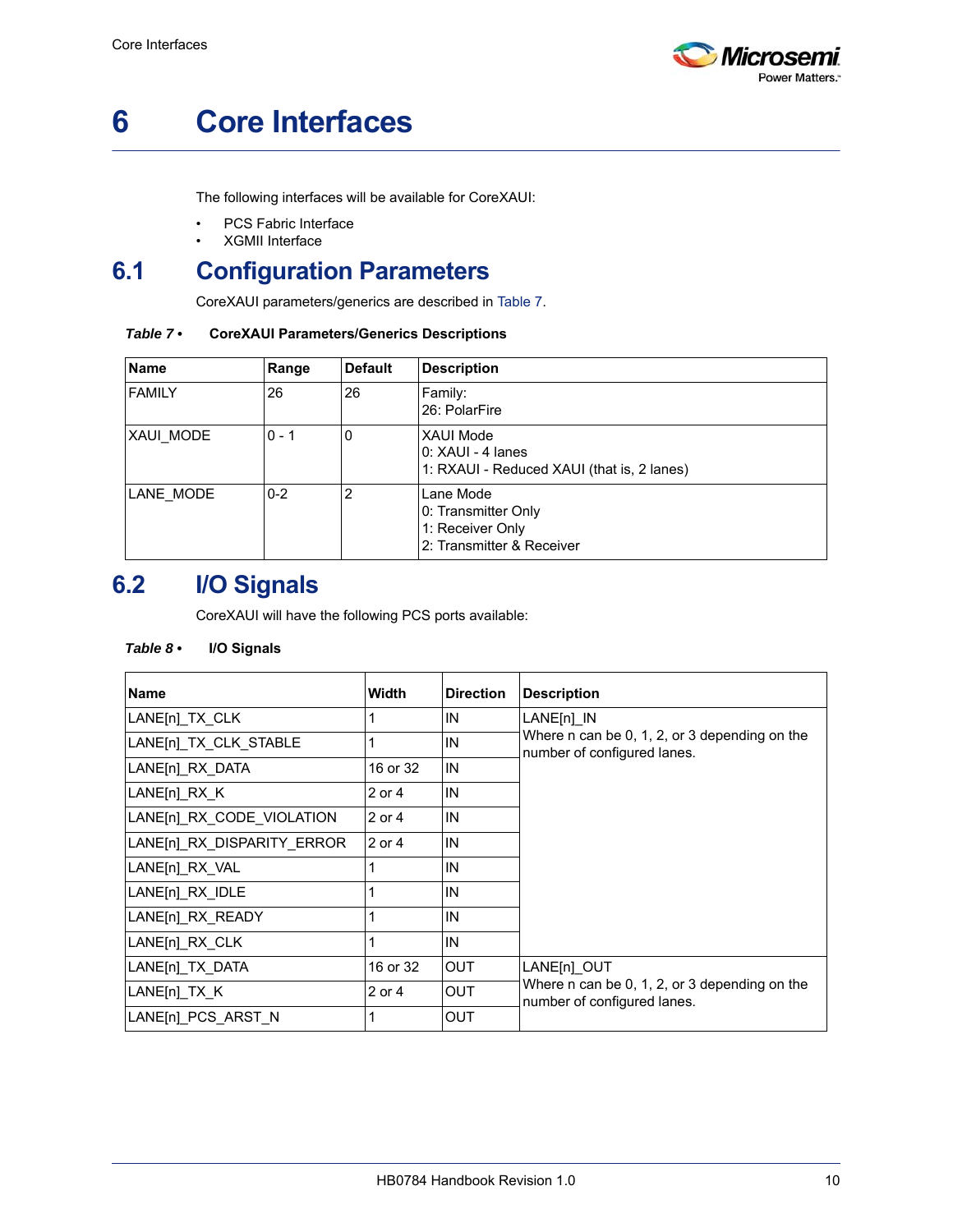

CoreXAUI will have the following Fabric ports available as described in [Table 9](#page-15-0):

<span id="page-15-0"></span>

|  | Table $9\cdot$ |  | <b>Fabric Ports</b> |
|--|----------------|--|---------------------|
|--|----------------|--|---------------------|

| Name             | <b>Width</b> | <b>Direction</b> | <b>Description</b>                                                                             |
|------------------|--------------|------------------|------------------------------------------------------------------------------------------------|
| <b>TXD</b>       | 64           | IN               | Transmitter Data                                                                               |
| <b>TXC</b>       | 8            | IN               | <b>Transmitter Control</b>                                                                     |
| <b>TX CLK</b>    |              | IN               | <b>Transmitter Clock</b>                                                                       |
| TX RST N         |              | IN               | Transmitter Reset: This is an active low signal.                                               |
| <b>RXD</b>       | 64           | <b>OUT</b>       | Receiver Data                                                                                  |
| <b>RXC</b>       | 8            | <b>OUT</b>       | <b>Receiver Control</b>                                                                        |
| <b>RX STATUS</b> |              | <b>OUT</b>       | Receiver Status - Asserts high when then the XAUI link<br>state machine and alignment is done. |
| RX CLK           |              | IN               | <b>Receiver Clock</b>                                                                          |
| <b>RX RST N</b>  |              | IN               | Receiver Reset: This is an active low signal.                                                  |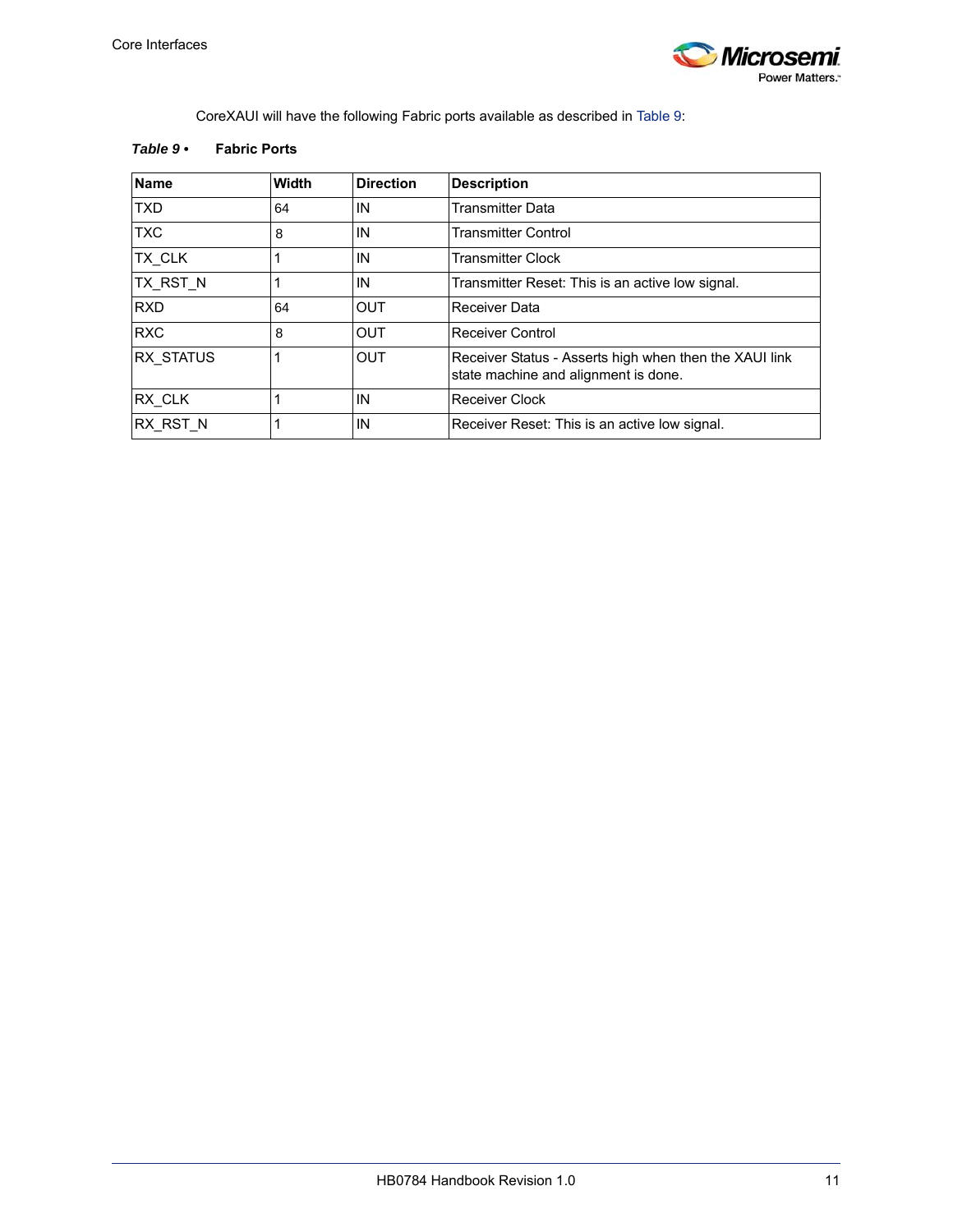

# <span id="page-16-0"></span>**7 Timing Diagrams**

## <span id="page-16-1"></span>**7.1 XGMII Timing Diagrams**

[Figure 5](#page-16-2) shows the timing diagram for normal packet transmission:

**Note:** Dp: Preamble Data Octet, SFD: Start Frame Delimiter

#### <span id="page-16-2"></span>*Figure 5 •* **Normal Packet Transmission**

| TX_CLK<br>#                                                                        |                                                   |
|------------------------------------------------------------------------------------|---------------------------------------------------|
| 0x01<br>0xFF<br>$TX_C[7:0]$<br>₩                                                   | 0xFC<br>0xFF                                      |
| /S/<br>/I<br><b>TXD[7:0]</b><br>77                                                 | Л/<br>frame data                                  |
| $\mathbf{D}\mathbf{p}$<br>Л/<br><b>TXD[15:8]</b><br>┮                              | $I\hspace{-0.1cm}I\hspace{-0.1cm}I$<br>frame data |
| $\overline{\mathcal{H}}$<br>Dp<br>$\pi$<br>TXD[23:16]                              | frame data<br>/T/<br>/I                           |
| $^{\rm \prime\prime}$<br>$\mathbf{D}\mathbf{p}$<br>/I<br>TXD[31:24]<br>$\sharp$    | frame data<br>/I                                  |
| $\mathbf{D}\mathbf{p}$<br>/I<br><b>TXD[47:40]</b>                                  | frame data<br>/I                                  |
| $\sharp$<br>$\mathbf{D}\mathbf{p}$<br>/I<br><b>TXD[15:8]</b><br>$\sharp$           | frame data<br>ЛJ                                  |
| $\mathbf{D}\mathbf{p}$<br>$\pi$<br><b>TXD[55:48]</b><br>$\boldsymbol{\mathcal{H}}$ | frame data<br>/I                                  |
| Н<br><b>SFD</b><br>$\mathbf{u}$<br>TXD[63:56]<br>$\overline{H}$                    | frame data<br>/I                                  |

[Figure 6](#page-17-0) shows the timing diagram for transmit error propagation:

**Note:** Dp: Preamble Data Octet, SFD: Start Frame Delimiter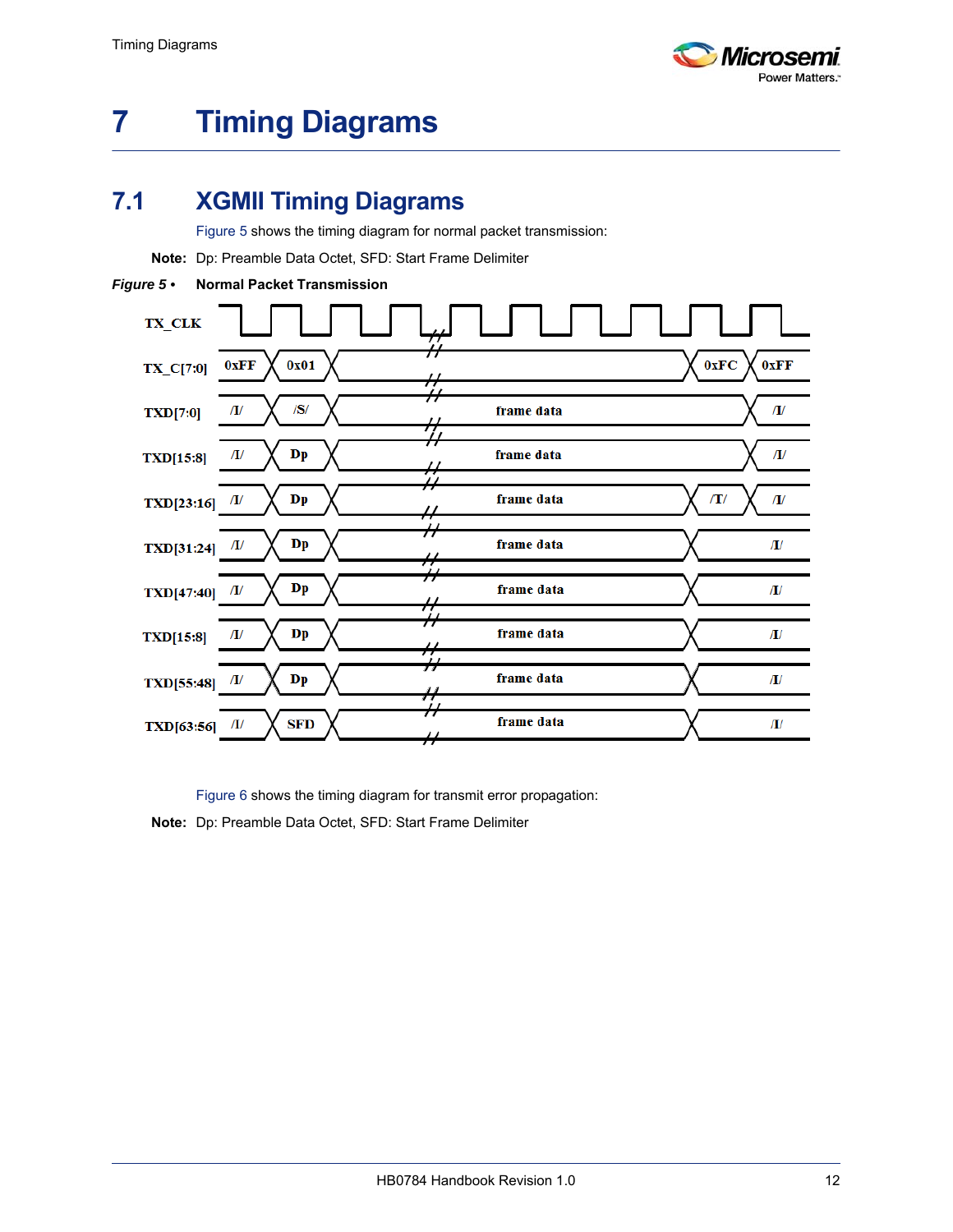

| TX_CLK<br>₩.                                                                                |                                 |              |
|---------------------------------------------------------------------------------------------|---------------------------------|--------------|
| $\hat{\bm{\mathcal{H}}}$<br>0x01<br>0xFF<br>$TX_C[7:0]$<br>⊬                                | 0x01<br>0x00<br>0x00            | 0xFE<br>0xFF |
| $\dot{\mathcal{H}}$<br>/S/<br>/I<br><b>TXD[7:0]</b><br>$\#$                                 | frame data<br>frame data<br>/E/ | Л/           |
| $\mathbf{D}\mathbf{p}$<br>Л/<br><b>TXD[15:8]</b><br>$\sharp$                                | frame data                      | /T/<br>$\pi$ |
| $\mathbf{D}\mathbf{p}$<br>/I<br>TXD[23:16]<br>,,                                            | frame data                      | /I           |
| ,,<br>77<br>$\mathbf{D}\mathbf{p}$<br>/I<br>TXD[31:24]<br>$\pmb{\mathcal{H}}$               | frame data                      | /I/          |
| $^{\prime}$<br>77<br>$\mathbf{D}\mathbf{p}$<br>/I<br>TXD[39:32]<br>₩                        | frame data                      | /I           |
| $\boldsymbol{\dot{\mathcal{H}}}$<br>$\mathbf{D}\mathbf{p}$<br><b>TXD[47:40]</b><br>/I<br>77 | frame data                      | /I           |
| $^{\prime}$<br>$\mathbf{D}\mathbf{p}$<br>/I<br><b>TXD[55:48]</b><br>#                       | frame data                      | ЛI           |
| Н<br><b>SFD</b><br>/I<br>TXD[63:56]                                                         | frame data                      | $\pi$        |

<span id="page-17-0"></span>*Figure 6 •* **Transmit Error Propagation**

[Figure 7](#page-18-0) shows the timing diagram for basic frame reception:

**Note:** Dp: Preamble Data Octet, SFD: Start Frame Delimiter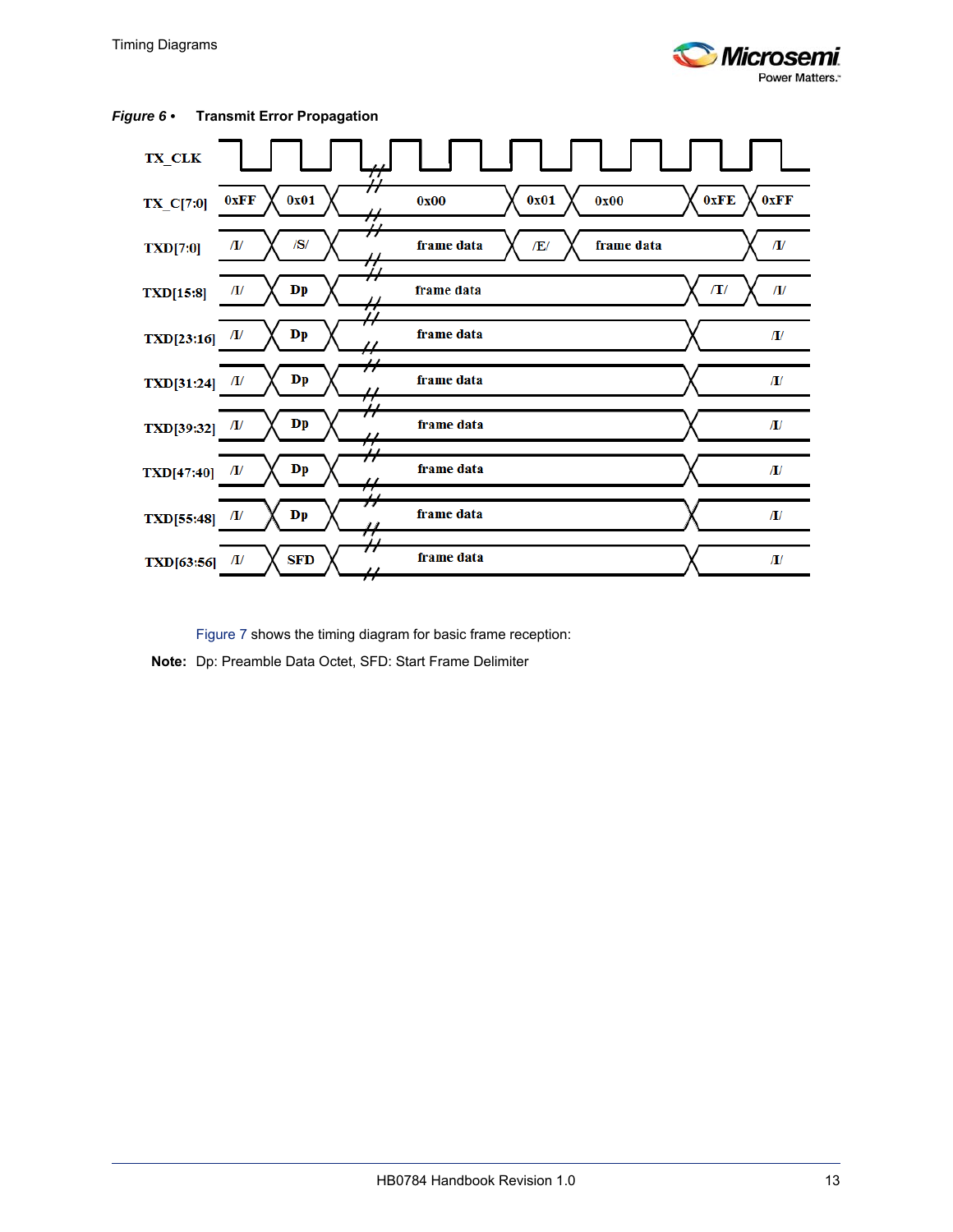



<span id="page-18-0"></span>*Figure 7 •* **Basic Frame Reception**

[Figure 8](#page-19-0) shows the timing diagram for reception with error: **Note:** Dp: Preamble Data Octet, SFD: Start Frame Delimiter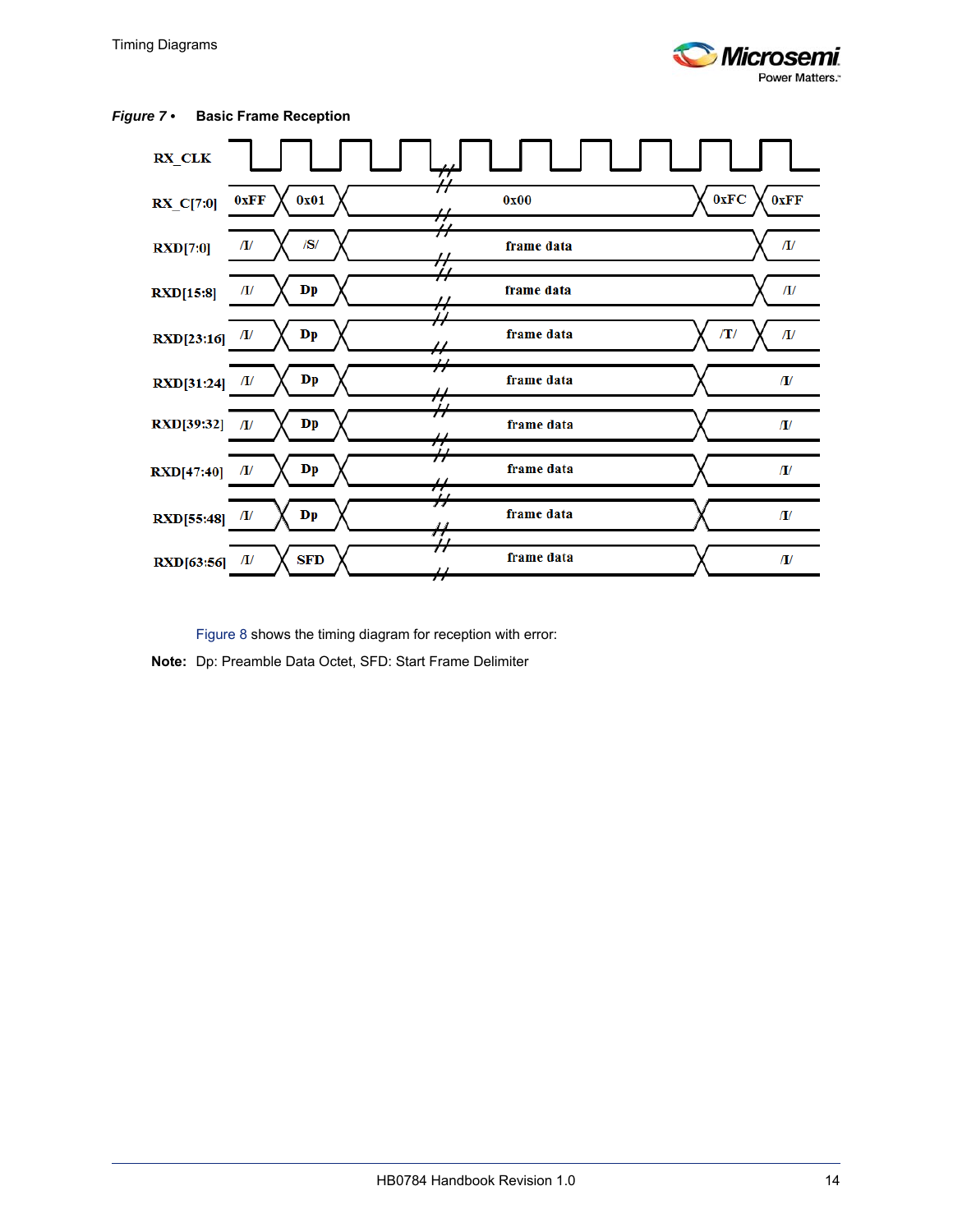

| iure 8 ∙                                 | <b>Reception With Error</b>  |                                                                 |                                     |
|------------------------------------------|------------------------------|-----------------------------------------------------------------|-------------------------------------|
| <b>RX_CLK</b>                            |                              | 77                                                              |                                     |
| $RX_C[7:0]$                              | 0x01<br>0xFF                 | 0x01<br>0x00<br>0x00<br>$\pmb{\mathcal{H}}$                     | 0xFF<br>0xFC                        |
| $\mathbf{R} \mathbf{X} \mathbf{D} [7:0]$ | /S/<br>ЛJ                    | ₩<br>frame data                                                 | $\boldsymbol{\Pi}$                  |
| <b>RXD[15:8]</b>                         | $\mathbf{D}\mathbf{p}$<br>/I | $\pmb{\mathcal{H}}$<br>frame data<br>frame data<br>/E/<br>$\mu$ | $I\hspace{-0.1cm}I\hspace{-0.1cm}I$ |
| RXD[23:16]                               | $\mathbf{D}\mathbf{p}$<br>Л/ | $\mu$<br>frame data<br>#                                        | /T/<br>/I                           |
| RXD[31:24]                               | ${\bf D} {\bf p}$<br>/I      | $\pmb{\mathcal{H}}$<br>frame data<br>₩                          | /I                                  |
| <b>RXD[39:32]</b>                        | $\mathbf{D}\mathbf{p}$<br>/I | $\dot{\mathcal{H}}$<br>frame data<br>$\overline{H}$             | /I                                  |
| <b>RXD[47:40]</b>                        | $\mathbf{D}\mathbf{p}$<br>/I | $\dot{\mathcal{H}}$<br>frame data<br>#                          | /I                                  |
| <b>RXD[55:48]</b>                        | $\mathbf{D}\mathbf{p}$<br>/I | Ĥ<br>frame data<br>$\boldsymbol{\mathcal{H}}$                   | ЛJ                                  |
| RXD[63:56]                               | <b>SFD</b><br>/I/            | Ĥ<br>frame data<br>77                                           | /I                                  |

### <span id="page-19-0"></span>**Figure 8 •** Reception With E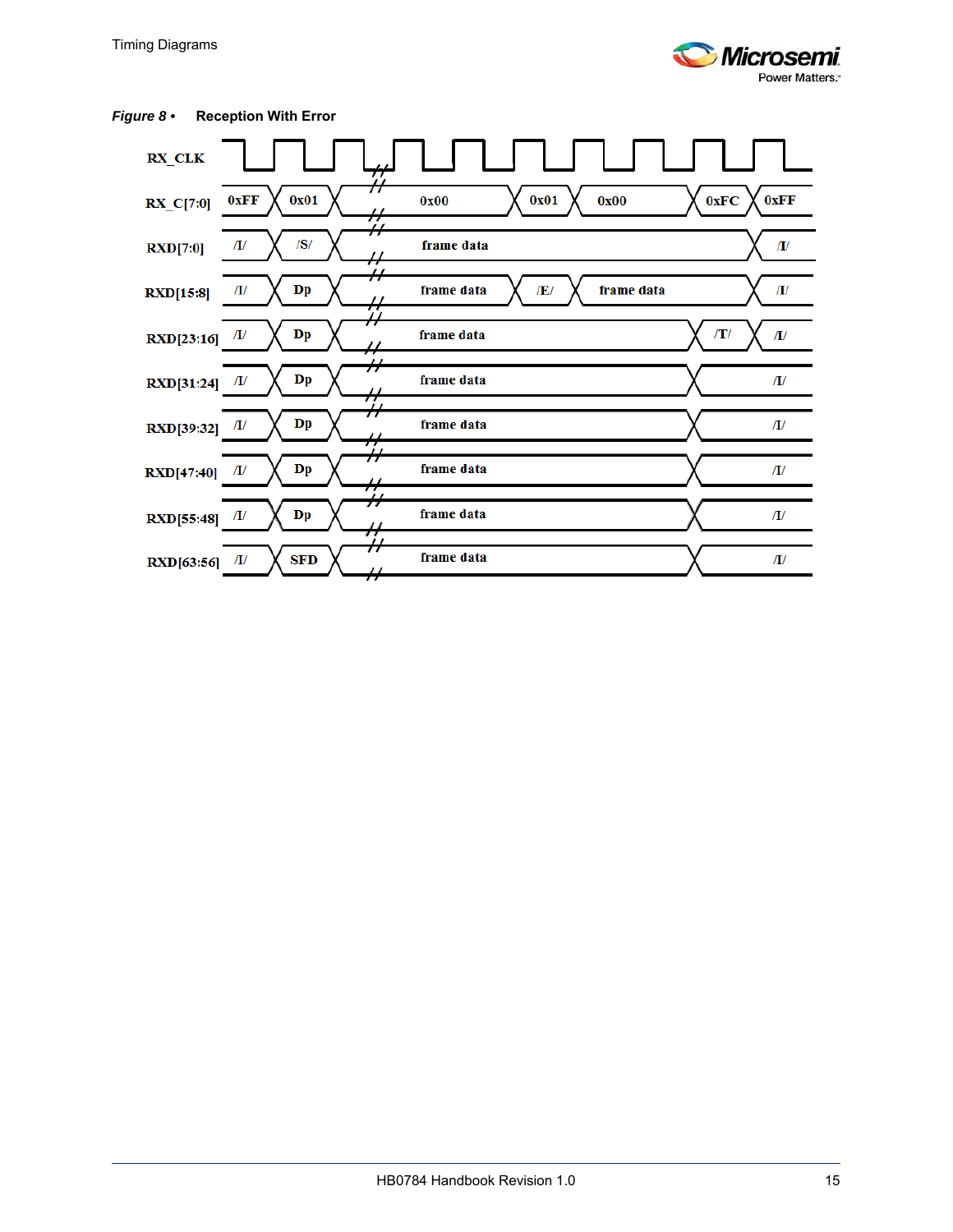

# <span id="page-20-0"></span>**8 Testbench Operation**

## <span id="page-20-1"></span>**8.1 User Testbench**

The CoreXAUI user testbench gives an example of how to use the core.

#### <span id="page-20-2"></span>*Figure 9 •* **User Testbench**



The simulation testbench shown in [Figure 9](#page-20-2) includes an instantiation of the CoreXAUI macro, data generation, and data monitor and checker. The purpose of the testbench is to test the functionality of the core by inputting known data, monitoring the output, and checking for expected results.

The core is delivered with a simple simulation test-bench. This test-bench is purely delivered as a vehicle to get started with using the core, and is not an attempt at an exhaustive testbench.